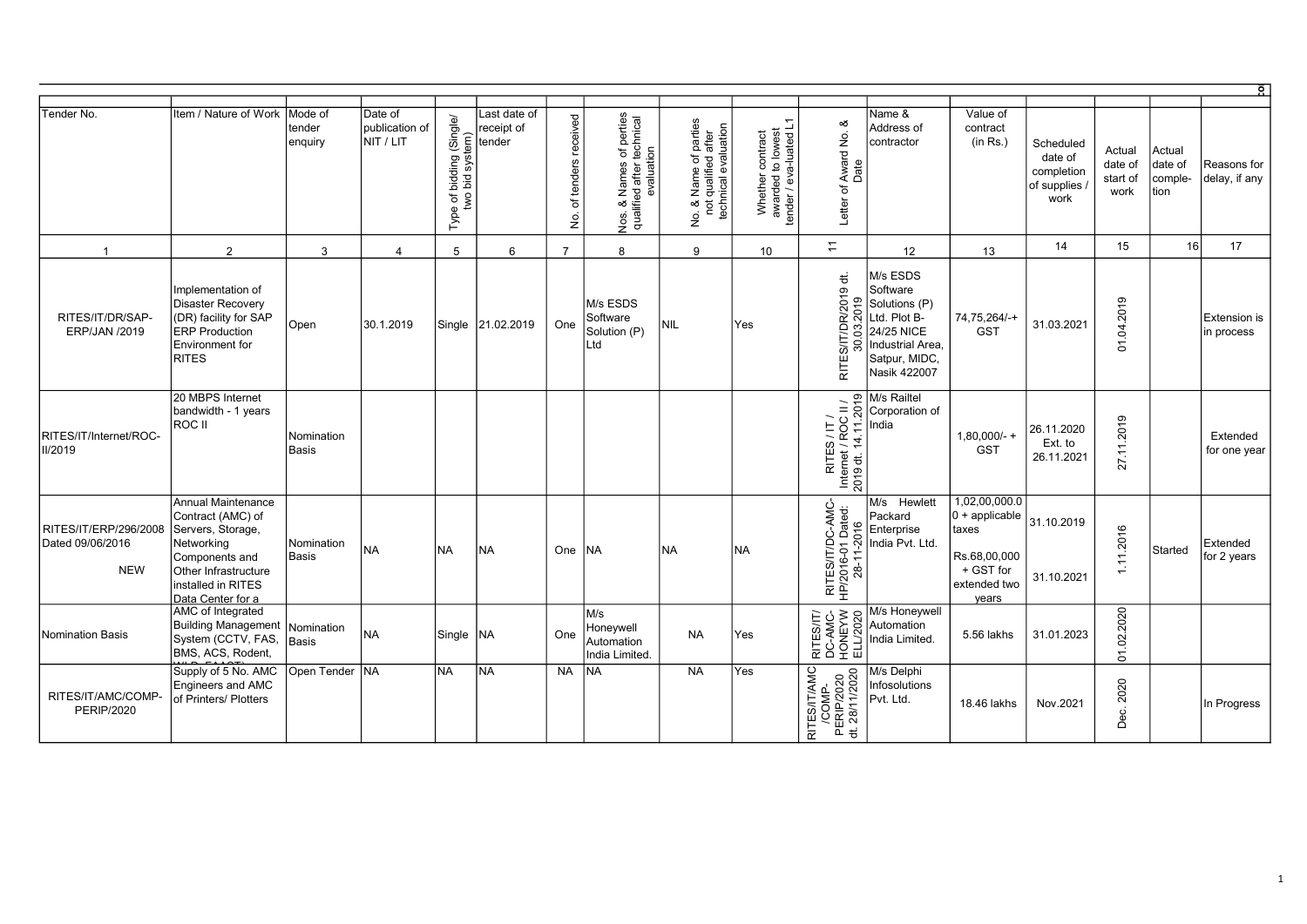| Tender No.                              | Item / Nature of Work                                                                                                                               | Mode of<br>tender<br>enquiry | Date of<br>publication of<br>NIT / LIT | bidding (Single/<br>bid system)<br>system)<br>Type of <b>b</b><br>two l | ast date of<br>eceipt of<br>tender          | received<br>of tenders<br>$\frac{\dot{\mathsf{Q}}}{\mathsf{Z}}$ | s of perties<br>technical<br>Nos. & Names of p<br>qualified after tech<br>evaluation | No. & Name of parties<br>not qualified after<br>technical evaluation | Whether contract<br>awarded to lowest<br>tender / eva-luated L1 | చ<br>Award No. &<br>Date<br>Letter of                | Name &<br>Address of<br>contractor                                                                       | Value of<br>contract<br>(in Rs.)                                                                    | Scheduled<br>date of<br>completion<br>of supplies /<br>work | Actual<br>date of<br>start of<br>work | Actual<br>date of<br>comple-<br>tion | Reasons for<br>delay, if any      |
|-----------------------------------------|-----------------------------------------------------------------------------------------------------------------------------------------------------|------------------------------|----------------------------------------|-------------------------------------------------------------------------|---------------------------------------------|-----------------------------------------------------------------|--------------------------------------------------------------------------------------|----------------------------------------------------------------------|-----------------------------------------------------------------|------------------------------------------------------|----------------------------------------------------------------------------------------------------------|-----------------------------------------------------------------------------------------------------|-------------------------------------------------------------|---------------------------------------|--------------------------------------|-----------------------------------|
|                                         | 2                                                                                                                                                   | 3                            | $\overline{4}$                         | 5                                                                       | 6                                           | $\overline{7}$                                                  | 8                                                                                    | 9                                                                    | 10                                                              | $\overline{z}$                                       | 12                                                                                                       | 13                                                                                                  | 14                                                          | 15                                    | 16                                   | 17                                |
| Nomination basis                        | Implementation of<br>GepNIC under CPPP<br>in RITES for three<br>years                                                                               | Nomination<br>basis          | <b>NA</b>                              | <b>NA</b>                                                               | <b>INA</b>                                  | <b>NA</b>                                                       | <b>NA</b>                                                                            | İNA                                                                  | <b>NA</b>                                                       | RITES/IT/e-<br>Procurement/ 2017<br>dated 23.11.2017 | NICSI, 6th<br>floor, Hall No.<br><b>283, NBCC</b><br>Tower, 15<br>Bhikaji Cama<br>Place, Delhi<br>110066 | 1st year<br>16,15,000/-<br>including<br>GST, 2nd<br>& 3rd year<br>each<br>8,12,000<br>including GST | Jan. 2021                                                   | Nov. 2017                             |                                      | <b>Extension</b> is<br>in process |
| RITES/IT/Internet /<br>ADDL / 2018      | Internet 40mbps<br>(1:1) bandwidth for<br>ROC I + Additional<br>40 MBPS                                                                             | Nomination                   | <b>NA</b>                              | <b>NA</b>                                                               | <b>INA</b>                                  | <b>NA</b>                                                       | <b>NA</b>                                                                            | İNA                                                                  | <b>NA</b>                                                       | RITES/IT/Internet<br> / ADDL / 2017<br>  22.12.2017  | M/s Powergrid<br>Corpn of India<br>Ltd                                                                   | 10.8 lakhs +<br>taxes<br>Concluded<br>Rs. 5.62<br>lakhs p.a.                                        | 3.1.2022<br>(Concl).<br>New wef<br>21/8/2020                |                                       | ongoing                              |                                   |
| RITES/IT/INTERNET/BS<br>NL/2018         | Internet bandwidth of<br>40 MBPS (1:1) for<br>ROC   Complex                                                                                         | Nomination<br>Basis          | 2.2.2019                               |                                                                         |                                             | $\sim$                                                          | M/s BSNL Ltd M/s BSNL                                                                | Ltd                                                                  |                                                                 | Progress<br>$\equiv$                                 | M/s BSNL Ltd                                                                                             | 10.8 lakhs +<br>taxes                                                                               | 2.2.2022                                                    |                                       |                                      |                                   |
| RITES/IT/ERP/296/2008<br>dt. 16.04.2018 | Annual Maintenance<br>contract of servers<br>installed in RITES<br>Data Centre for a<br>period of 3 years                                           | nomination<br>basis          | <b>NA</b>                              | <b>NA</b>                                                               | <b>NA</b>                                   | <b>NA</b>                                                       | INA.                                                                                 | <b>NA</b>                                                            | <b>NA</b>                                                       | RITES/IT/DC-AMC-<br>HP/2018-01 dt.<br>27.04.2018     | M/s Hawlett<br>Packart<br>Enterprise<br>India Pvt. Ltd.                                                  | 4499999.31+<br>taxes                                                                                | 30.04.2021                                                  | .05.2018<br>$\overline{5}$            | On going                             |                                   |
| RMI/NR/044/WEBHOSTI<br>NG/2018          | hosting services of<br>web bases<br>"Inspection Billing &<br>Monitoring System"<br>(IBS) of QA Division<br>of RITES Ltd for a<br>period of 3 years. | Open tender                  | 11.04.2018                             | single                                                                  | 27.04.2018<br>extended<br>upto<br>7.05.2018 | $\overline{\phantom{a}}$                                        | M/s Web<br>Werks India<br>$(P)$ Ltd.                                                 |                                                                      | yes                                                             |                                                      | M/s Web<br>Werks India<br>$(P)$ Ltd.                                                                     | 15.99.254/-                                                                                         | June, 2021                                                  |                                       |                                      | Handled by RMI-NR                 |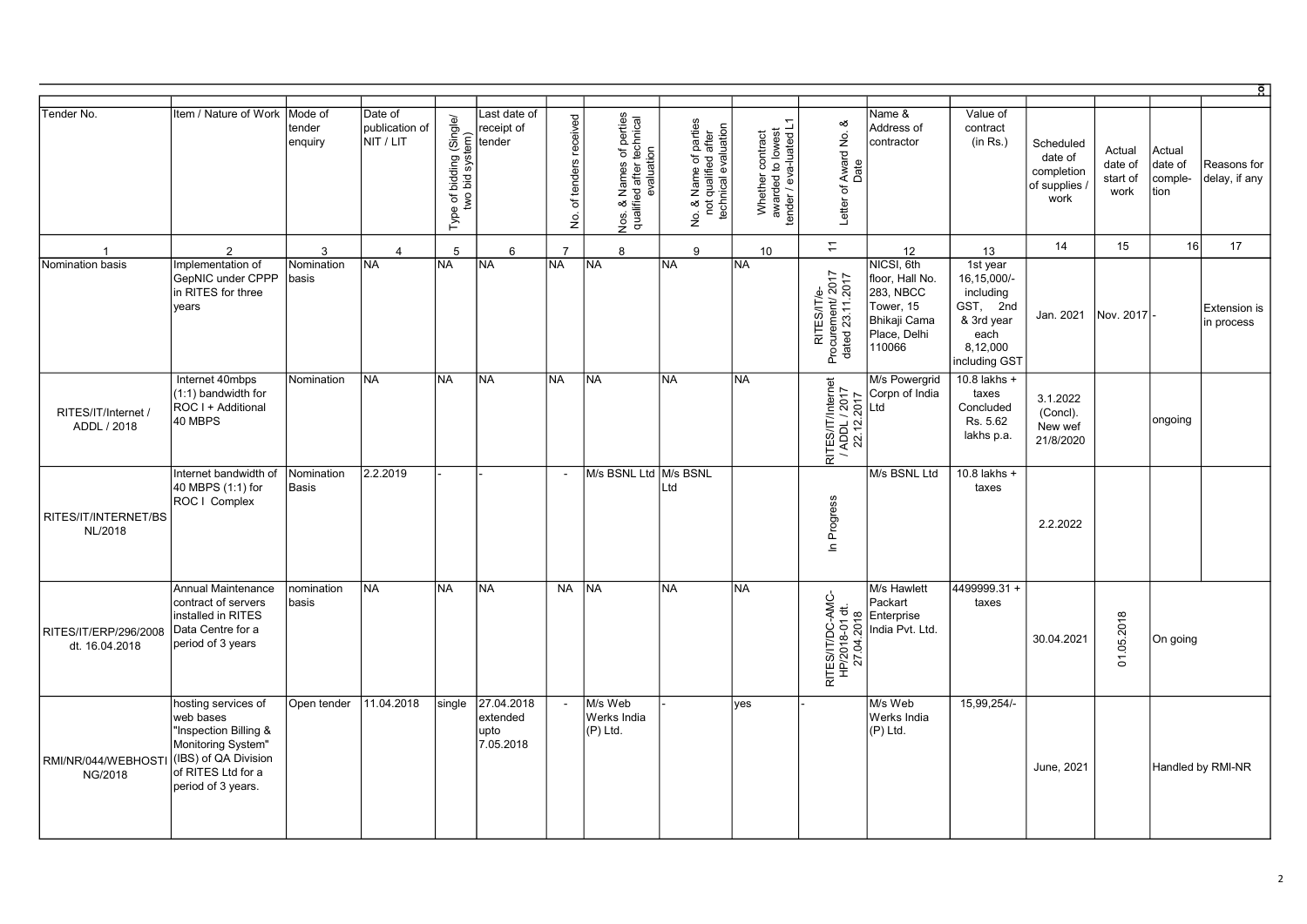| Tender No.                    | Item / Nature of Work                                                                                                           | Mode of<br>tender<br>enquiry | Date of<br>publication of<br>NIT / LIT | of bidding (Single/<br>wo bid system)<br>two<br>Type | Last date of<br>receipt of<br>ender | received<br>tenders<br>$\overline{\sigma}$<br>$\stackrel{\rm o}{\simeq}$ | Nos. & Names of perties<br>qualified after technical<br>evaluation<br>Nos.                                                                         | No. & Name of parties<br>not qualified after<br>technical evaluation | Σ<br>Whether contract<br>awarded to lowest<br>tender / eva-luated L | ంర<br>Award No.<br>Date<br>$\sigma$<br>Letter          | Name &<br>Address of<br>contractor                                                                | Value of<br>contract<br>(in Rs.)                                            | Scheduled<br>date of<br>completion<br>of supplies<br>work | Actual<br>date of<br>start of<br>work | Actual<br>date of<br>comple-<br>tion | Reasons for<br>delay, if any                   |
|-------------------------------|---------------------------------------------------------------------------------------------------------------------------------|------------------------------|----------------------------------------|------------------------------------------------------|-------------------------------------|--------------------------------------------------------------------------|----------------------------------------------------------------------------------------------------------------------------------------------------|----------------------------------------------------------------------|---------------------------------------------------------------------|--------------------------------------------------------|---------------------------------------------------------------------------------------------------|-----------------------------------------------------------------------------|-----------------------------------------------------------|---------------------------------------|--------------------------------------|------------------------------------------------|
| $\overline{1}$                | 2                                                                                                                               | 3                            | $\overline{4}$                         | 5                                                    | 6                                   | $\overline{7}$                                                           | 8                                                                                                                                                  | 9                                                                    | 10 <sup>1</sup>                                                     | $\overline{a}$                                         | 12                                                                                                | 13                                                                          | 14                                                        | 15                                    | 16                                   | 17                                             |
| GeM                           | Cyberoam ROC-I                                                                                                                  | GeM                          | 1.11.18                                |                                                      | 4 12.11.2018                        | $\overline{4}$                                                           | $1)$ MM9<br>Information<br>Technology<br>(P) Ltd.<br>(2) Esteem<br>Technologies<br>$(3)$ VIBS<br>Infosol (P)<br>Ltd.<br>(4) Pentacle<br>T Colution |                                                                      | yes                                                                 | GEMC-511687747605004<br>dt. 19.11.2018                 | MM9<br>Information<br>Technologies<br>(P) Ltd                                                     | 21,68,000/                                                                  | Dec.2021                                                  |                                       | On going                             |                                                |
| corporate mailing (NICSI)     | Providing<br>infrastructure &<br>services for corporate<br>mailing                                                              | Nomination<br>Basis          | <b>NA</b>                              | <b>NA</b>                                            | <b>NA</b>                           | <b>NA</b>                                                                | <b>NA</b>                                                                                                                                          | <b>NA</b>                                                            | <b>NA</b>                                                           | Proforma invoice<br>No. PMI/HR/8/889<br>dt. 13.03.2019 | NICSI, 6th<br>floor, Hall No.<br>283, NBCC<br>Tower, 15<br>Bhikaji Cama<br>Place, Delhi<br>110066 | 749000 +<br>taxes for<br>2019-20                                            | 31.3.2021                                                 |                                       |                                      | <b>Extension is</b><br>$ On going $ in process |
| RITES/IT/ISO-<br>27001/1/2018 | SELECTION OF<br><b>CERTIFICATION</b><br><b>AGENCY FOR ISO-</b><br>27001:2013<br><b>CERTIFICATION AT</b><br><b>RITES LIMITED</b> | Quotation                    | 14-09-2018                             | <b>NA</b>                                            | 23.10.2018                          | $\overline{4}$                                                           | a. TUV SUD<br>South Asia<br>Pvt. Ltd.<br>b. Maverick<br>Quality<br>Advisory<br>Services Pvt.                                                       |                                                                      | Extended+R<br>:W+K17                                                | RITES/IT/ISO<br>27001/1/2018<br>Dated: 14/12/201       | M/s TUV-SUD<br>South Asia<br>Private Limited<br>374 Udyog<br>Vihar, Phase-<br>Ш,<br>Gurugram,     | Rs<br>274350.00<br>(Rupees Two<br>_akh Seventy<br>Four<br>Thousand<br>Three | $Dec-21$                                                  |                                       |                                      |                                                |
| $\sim$                        | Class III DSC                                                                                                                   | limited                      |                                        | single                                               | $\sim$                              | 3                                                                        | 1. M/s<br>Verasys<br>Technolgies<br>(P) Ltd.<br>2. M/s<br><b>GNFC Ltd.</b>                                                                         | $\overline{\phantom{a}}$                                             | N/A                                                                 |                                                        | M/s GNFC<br>Ltd., 403,<br>GNFC Info<br>Tower,<br>Ahmedabad                                        | Rs.10,35,000<br>+ GST                                                       | Apr-23                                                    |                                       | 6.1.2020 5.1.2023                    |                                                |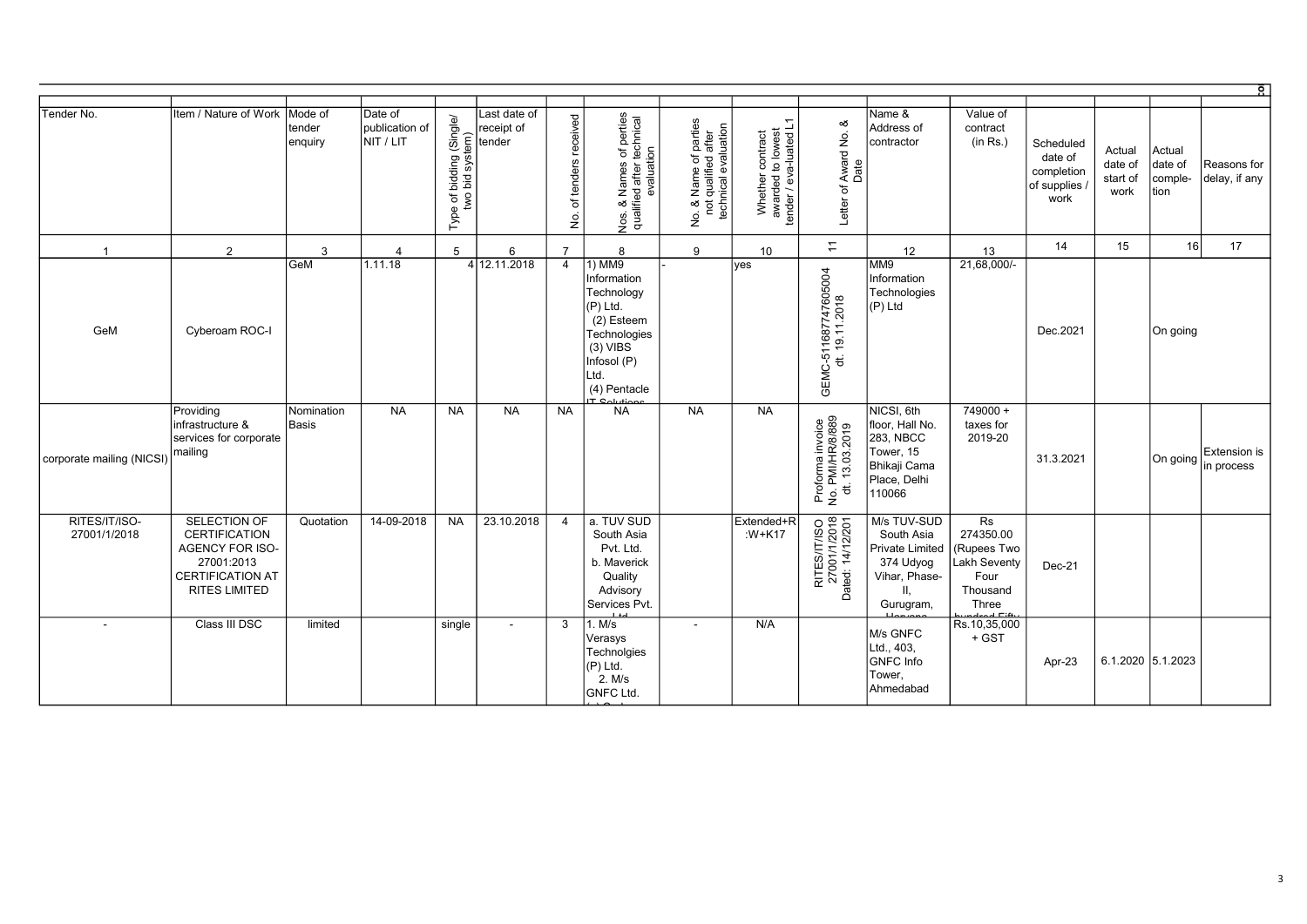|                                                                        |                                                                                                                                    |                              |                                         |                                                              |                                      |                                  |                                                                                           |                                                                                           |                                                                 |                                                              |                                                                                                                                                                                                                                                                                                                                                                                                                                                                    |                                                                             |                                                           |                                       |                                      | $\circ$                      |
|------------------------------------------------------------------------|------------------------------------------------------------------------------------------------------------------------------------|------------------------------|-----------------------------------------|--------------------------------------------------------------|--------------------------------------|----------------------------------|-------------------------------------------------------------------------------------------|-------------------------------------------------------------------------------------------|-----------------------------------------------------------------|--------------------------------------------------------------|--------------------------------------------------------------------------------------------------------------------------------------------------------------------------------------------------------------------------------------------------------------------------------------------------------------------------------------------------------------------------------------------------------------------------------------------------------------------|-----------------------------------------------------------------------------|-----------------------------------------------------------|---------------------------------------|--------------------------------------|------------------------------|
| Tender No.                                                             | Item / Nature of Work                                                                                                              | Mode of<br>tender<br>enquiry | Date of<br>Ipublication of<br>NIT / LIT | bidding (Single/<br>bid system)<br>Type of <b>b</b><br>two l | Last date of<br>receipt of<br>tender | received<br>of tenders<br>ِ<br>ع | Nos. & Names of perties<br>qualified after technical<br>evaluation                        | <b>Jo. &amp; Name of parties</b><br>not qualified after<br>technical evaluation<br>è<br>2 | Whether contract<br>awarded to lowest<br>tender / eva-luated L1 | ∞ర<br>Award No.<br>Letter of                                 | Name &<br>Address of<br>contractor                                                                                                                                                                                                                                                                                                                                                                                                                                 | Value of<br>contract<br>(in Rs.)                                            | Scheduled<br>date of<br>completion<br>of supplies<br>work | Actual<br>date of<br>start of<br>work | Actual<br>date of<br>comple-<br>tion | Reasons for<br>delay, if any |
| $\overline{1}$                                                         | 2                                                                                                                                  | 3                            | $\overline{4}$                          | 5                                                            | 6                                    | $\overline{7}$                   | 8                                                                                         | 9                                                                                         | 10 <sup>1</sup>                                                 | $\overline{r}$                                               | 12                                                                                                                                                                                                                                                                                                                                                                                                                                                                 | 13                                                                          | 14                                                        | 15                                    | 16                                   | 17                           |
| RITES/IT/ERP/SAP/JAN<br>2018                                           | Appointment of<br>service provider for<br>providing SAP ERP<br>Application<br>maintenance &<br>support services at<br><b>RITES</b> | Open tender                  | 01.06.2019                              | Single                                                       | 26.06.2019                           | 12                               | $1)$ M/s<br>SilverTouch<br>Technologies,<br>$2)$ M/s<br>VistaramLtd.                      | M/s Vistarem Yes<br>Ltd.                                                                  |                                                                 | AMS20<br>ഉ<br>ຊ<br>ÀP<br>. ප්<br>w<br>RITES/IT/ERP<br>₩<br>œ | M/s Silver<br>Touch<br>Technologies<br>Ltd, 2nd floor,<br>Saffron Tower,<br>र्च INear<br>Panchwati<br>Circle.<br>Ahmedabad.<br>Gujrat 380006                                                                                                                                                                                                                                                                                                                       | Rs.19600000/<br>$-$ +GST                                                    | 13.08.2021                                                | 14.08.2019                            | ongoing                              |                              |
| RITES/IT/EOFFICE/369/<br>2019 DATED 23/12/2019 Application for 5 years | Hosting of E-office                                                                                                                | Nomination                   |                                         | Single                                                       |                                      |                                  | M/S<br><b>RAILTEL</b><br><b>CORPORATI</b><br>ON OF<br><b>INDIA LTD.</b><br><b>GURGAON</b> |                                                                                           |                                                                 |                                                              | <b>M/S RAILTEL</b><br><b>EXECUTE DESCRIPTION AND REAL PROPERTY</b><br><b>EXECUTED</b><br><b>EXECUTED</b><br><b>EXECUTED</b><br><b>EXECUTED</b><br><b>EXECUTED</b><br><b>EXECUTED</b><br><b>EXECUTED</b><br><b>EXECUTED</b><br>CORPORATIO                                                                                                                                                                                                                           | 28,00,000/-<br><b>GST</b>                                                   | 31.10.2024                                                | .11.2019<br>$\overline{5}$            |                                      |                              |
| RITES/IT/WEBSITE/2019 Hosting Services for                             | RITES Website and<br>Applications for 1<br>year + Extended for<br>further period of 2<br>years                                     | Nomination                   |                                         | Single                                                       |                                      |                                  | M/S<br><b>RAILTEL</b><br><b>CORPORATI</b><br>ON OF<br><b>INDIA</b><br>LTD.,PLOT           |                                                                                           |                                                                 | <b>IWILISS</b><br>RITE.                                      | $\overline{\omega}$ M/S RAILTEL<br><b>CORPORATIO</b><br>N OF INDIA<br>LTD., PLOT<br>NO.<br>143, SECTOR-                                                                                                                                                                                                                                                                                                                                                            | $11,30,000/-$ +<br>GST:<br>Extension<br>Value<br>22,60,000/-+<br><b>GST</b> | 31.08.2020<br>31.08.2022                                  | 01.09.2019                            | Extende<br><sub>d</sub>              |                              |
| RITES/IT/ANTIVIRUS/R<br>OC-1/2020                                      | Procurements of<br>Quick Heal (Segrite<br>EPS) Endpoint<br>subscription & onsite<br>support for one year<br>in ROC-I.              | GeM                          |                                         |                                                              |                                      |                                  | M/s Mikroz<br><b>AS Solutions</b>                                                         |                                                                                           |                                                                 |                                                              | $\begin{array}{c c c} \multicolumn{3}{c }{\textbf{1}} & \multicolumn{3}{c }{\textbf{2}} \\ \multicolumn{3}{c }{\textbf{2}} & \multicolumn{3}{c }{\textbf{2}} \\ \multicolumn{3}{c }{\textbf{3}} & \multicolumn{3}{c }{\textbf{3}} \\ \multicolumn{3}{c }{\textbf{4}} & \multicolumn{3}{c }{\textbf{5}} \\ \multicolumn{3}{c }{\textbf{5}} & \multicolumn{3}{c }{\textbf{6}} \\ \multicolumn{3}{c }{\textbf{6}} & \multicolumn{3}{c }{\textbf{6}} \\ \multicolumn{$ | 415000.00<br>incl. of GST                                                   | 01.02.2022                                                | 02.02.2021                            |                                      | In Progress                  |
| RITES/IT/ANTIVIRUS/R<br>OC-2/2020                                      | Procurements of<br>Quick Heal (Segrite<br>EPS) Endpoint<br>subscription & onsite<br>support for one year<br>in ROC-I.              | GeM                          |                                         |                                                              |                                      |                                  | M/s Mikroz<br><b>AS Solutions</b>                                                         |                                                                                           |                                                                 | GEMC-s1<br>1687749772653<br>30/12/2020<br>$\pm$              | M/s Mikroz AS<br>Solutions                                                                                                                                                                                                                                                                                                                                                                                                                                         | 124500.00<br>incl. of GST                                                   | 31.12.2021                                                | 01.01.2021                            |                                      | In Progress                  |